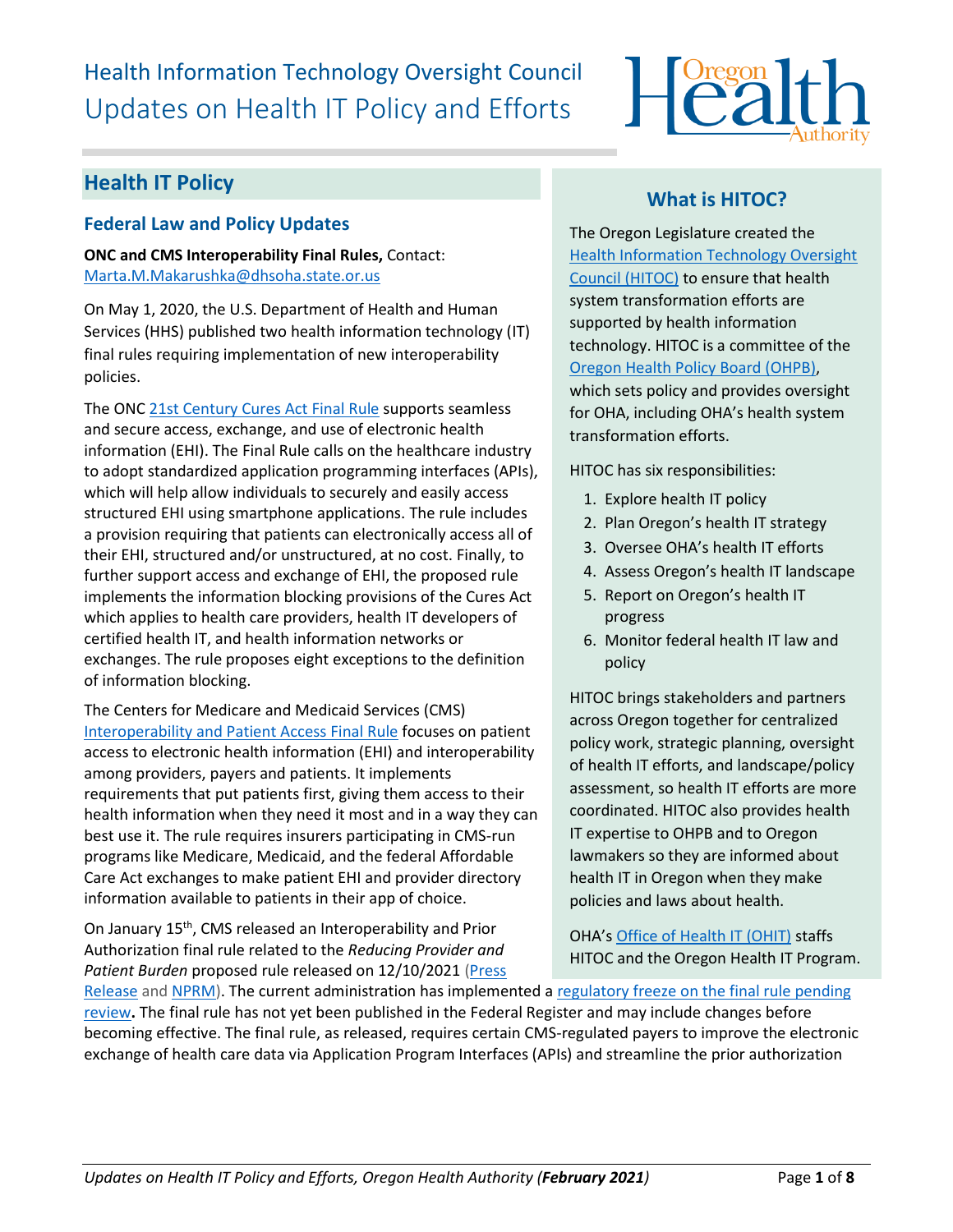process to reduce burden on payers, providers, and patients. This rule places new requirements on Medicaid and CHIP managed care plans, state Medicaid and CHIP fee-for-service programs, and Qualified Health Plans (QHP) issuers on the Federally-facilitated Exchanges (FFEs).

OHA has hosted three webinars: (1) a HITOC-sponsored Federal Interoperability Final Rules Webinar on 10/1/2020 which provided an overview of both interoperability final rules; (2) a CCO/Payer Interoperability Final Rules Webinar on 11/5/2020 which focused on the CMS payer requirements; and (3) a CCO/DCO Final Rules Followup Webinar focusing on the newly released Interoperability and Prior Authorization final rule and CCO/DCO information sharing and coordination. Recordings and materials for these webinars and additional resources (e.g., webinar Q&As, links to federal websites and documents) can be found on th[e Office of Health IT final rules](https://www.oregon.gov/oha/HPA/OHIT-HITOC/Pages/Federal-Rules.aspx)  [webpage.](https://www.oregon.gov/oha/HPA/OHIT-HITOC/Pages/Federal-Rules.aspx)

### **ONC Releases Draft USCDI Version 2 and SVAP Approved Standards for 2020,** Contact: Lisa.A.Parker@dhsoha.state.or.us

ONC released the Draft United States Core Data for Interoperability Version 2 [\(Draft USCDI v2\)](https://urldefense.com/v3/__https:/click.connect.hhs.gov/?qs=ee71690723d1f6573e3fb499c722d6a2f6e38c2eff49434405d25c8dca4f107ade63feae9dfca0465bb503932bcecd8beb204f21220d26ec__;!!OxGzbBZ6!My810tallC64Yxln9Jg5iMMNd9YX1SNPGln_2aIbP4fnjMQAYLhzUZXQk4SFcwZvLYX3P1gjU9I$) on January 12, 2021. The Draft USCDI v2 is the result of wide-ranging public input into the elements that should be included to enhance the interoperability of health data for patients, providers, and other users. ONC encourages the public to review this draft standard, including the list of data elements that didn't make it into the standard, and provide comments through the USCDI home page by April 15, 2021.

ONC also released the Standards Version Advancement Process (SVAP) Approved Standards for 2020. Under SVAP, health IT developers can incorporate newer versions of health IT standards and implementation specifications used in certified health IT and update systems for their customers without undergoing certification testing again.

### Learn more about the USCDI and comment  $\rightarrow$

Learn more about the SVAP  $\rightarrow$ 

**Proposed rules to HIPAA from HHS Office for Civil Rights,** Contact: [Lisa.A.Parker@dhsoha.state.or.us](mailto:Lisa.A.Parker@dhsoha.state.or.us)

On January 21, the Office for Civil Rights (OCR) at the U.S. Department of Health and Human Services published [proposed rules](https://www.federalregister.gov/documents/2021/01/21/2020-27157/proposed-modifications-to-the-hipaa-privacy-rule-to-support-and-remove-barriers-to-coordinated-care)  [to the Health Insurance Portability and Accountability Act \(HIPAA\)](https://www.federalregister.gov/documents/2021/01/21/2020-27157/proposed-modifications-to-the-hipaa-privacy-rule-to-support-and-remove-barriers-to-coordinated-care) 

# **Health IT and Health System Transformation: Vision and Goals**

HITOC set out a vision for health IToptimized health care, along with three goals. These guide OHA's health IT work.

### **Vision:**

A transformed health system where health IT efforts ensure that the care Oregonians received is optimized by health IT.

### **Goal 1: Share Patient Information Across the Care Team**

Oregonians have their core health information available where needed, so their care team can deliver personcentered, coordinated care.

### **Goal 2: Use Data for System Improvement**

Clinical and administrative data are efficiently collected and used to support quality improvement and population health management, incentivize improved health outcomes. Aggregated data and metrics are also used by policymakers and others to monitor performance and inform policy development.

**Goal 3: Patients Can Access Their Own Information and Engage in Their Care**  Individuals and their families access, use and contribute their clinical information to understand and improve their health and collaborate with their providers.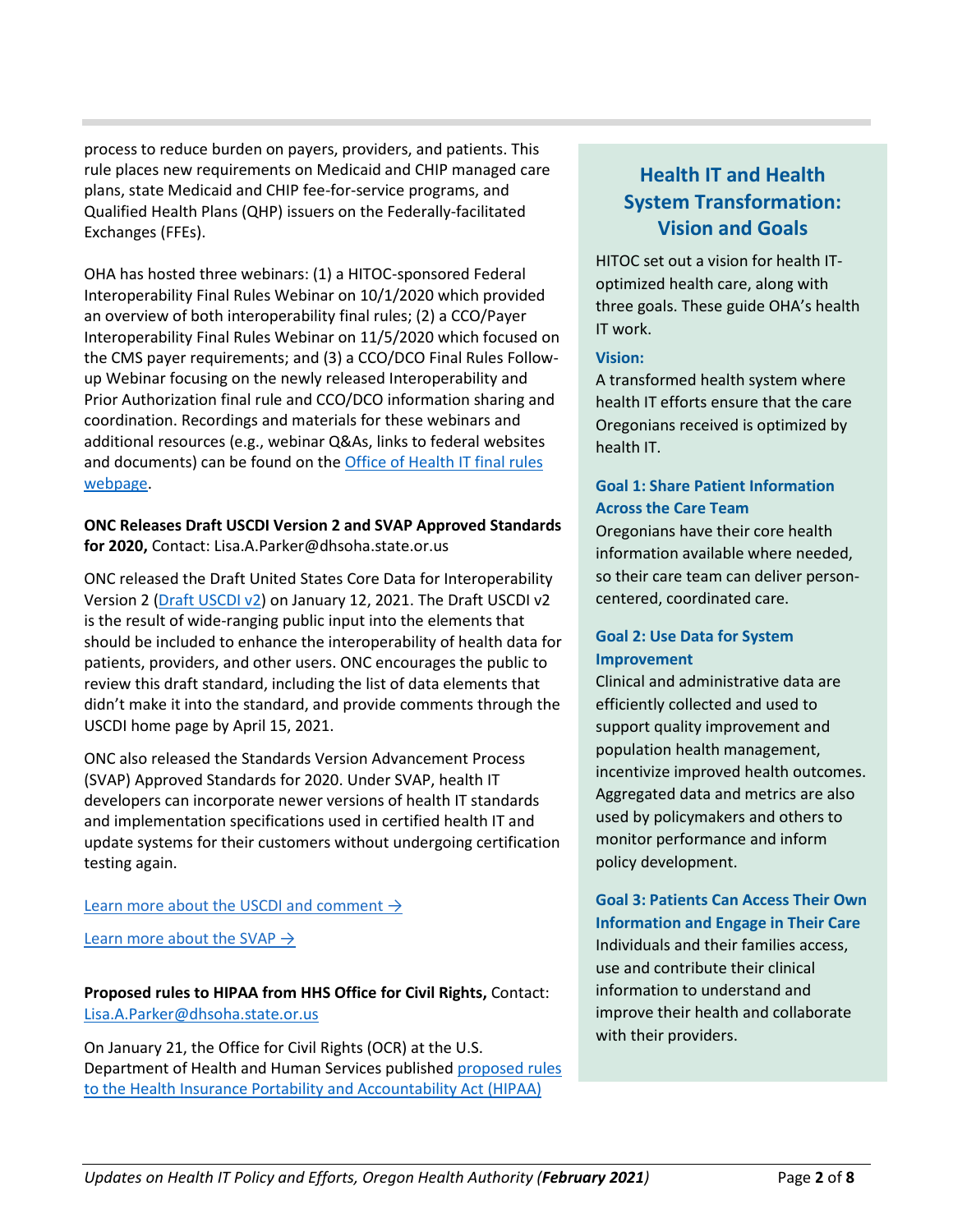[Privacy Rule](https://www.federalregister.gov/documents/2021/01/21/2020-27157/proposed-modifications-to-the-hipaa-privacy-rule-to-support-and-remove-barriers-to-coordinated-care) to support individuals' engagement in their care, remove barriers to coordinated care, and reduce regulatory burdens on the health care industry. The proposed changes include strengthening individuals' rights to access their own health information, including electronic information; improving information sharing for care coordination and case management for individuals; facilitating greater family and caregiver involvement in the care of individuals experiencing emergencies or health crises; enhancing flexibilities for disclosures in emergency or threatening circumstances, such as the Opioid and COVID-19 public health emergencies; and reducing administrative burdens on HIPAA covered health care providers and health plans, while continuing to protect individuals' health information privacy interests.

OCR encourages comments from all stakeholders, including patients and their families, HIPAA covered entities (health plans, health care clearinghouses, and most health care providers) and their business associates, consumer advocates, health care professional associations, health information management professionals, health information technology vendors, and government entities. Comments are due by 3/22/21.

### **Oregon Law and Policy Updates**

### **HB4212 REALD Provider Reporting,** Contact: [Susan.Otter@dhsoha.state.or.us](mailto:Francie.J.Nevill@dhsoha.state.or.us)

Oregon's House Bill 4212 (2020) requires health care providers to collect race, ethnicity, language, and disability (REALD) data for all COVID-19 encounters. After collection, providers must report this data to OHA with COVID-19 disease reporting. The requirement went into effect on October 1 for Phase 1 providers, with additional phases in 2021. Phase 1 providers include:

- Hospitals, except for licensed psychiatric hospitals;
- Health care providers within a health system; and
- Health care providers working in a federally qualified health center

In Q4 2020, OHA convened a technical workgroup of Phase 1 provider organizations and technical experts to support and coordinate REALD implementation and achieve efficiencies. The group discussed necessary updates to EHR systems, public health data reporting options, workflow, and other implementation details. For more information, see:<https://www.oregon.gov/oha/OEI/Pages/REALD-Providers.aspx>

### **Landscape and Environmental Scan,** Contact[: Marta.M.Makarushka@dhsoha.state.or.us](mailto:Marta.M.Makarushka@dhsoha.state.or.us)

OHA's Office of Health IT (OHIT) engages in ongoing environmental scan activities to inform health IT efforts and ensure strategies and programs address evolving needs. OHIT continues compiling data across the agency and other sources to serve various purposes, such as informing HITOC's progress monitoring, program oversight, and reporting priorities.

- OHIT will support CCOs' 2021 Health IT Data Collection and Reporting efforts. This will include a survey distributed to CCO-contracted provider organizations to collect EHR and HIE information that will be used to inform HITOC's strategic plan update work.
- Past work includes
	- o a [2019 Health IT Report to HITOC](https://www.oregon.gov/oha/HPA/OHIT-HITOC/HITOC%20Meeting%20Docs/2019_HIT_Report_for_HITOC_Review.pdf) which summarizes what is known about Oregon's EHR and HIE landscape, including key health IT concepts and HITOC considerations. This report supports HITOC's data-related responsibilities and helps inform HITOC's strategic planning.
	- o a [Behavioral](https://www.oregon.gov/oha/HPA/OHIT-HITOC/Pages/Behavioral-Health-HIT.aspx) Health HIT/HIE Scan Report based on survey and interview data. See Behavioral [Health HIT](https://www.oregon.gov/oha/HPA/OHIT-HITOC/Pages/Behavioral-Health-HIT.aspx) [Workgroup f](https://www.oregon.gov/oha/HPA/OHIT-HITOC/Pages/Behavioral-Health-HIT.aspx)or more information.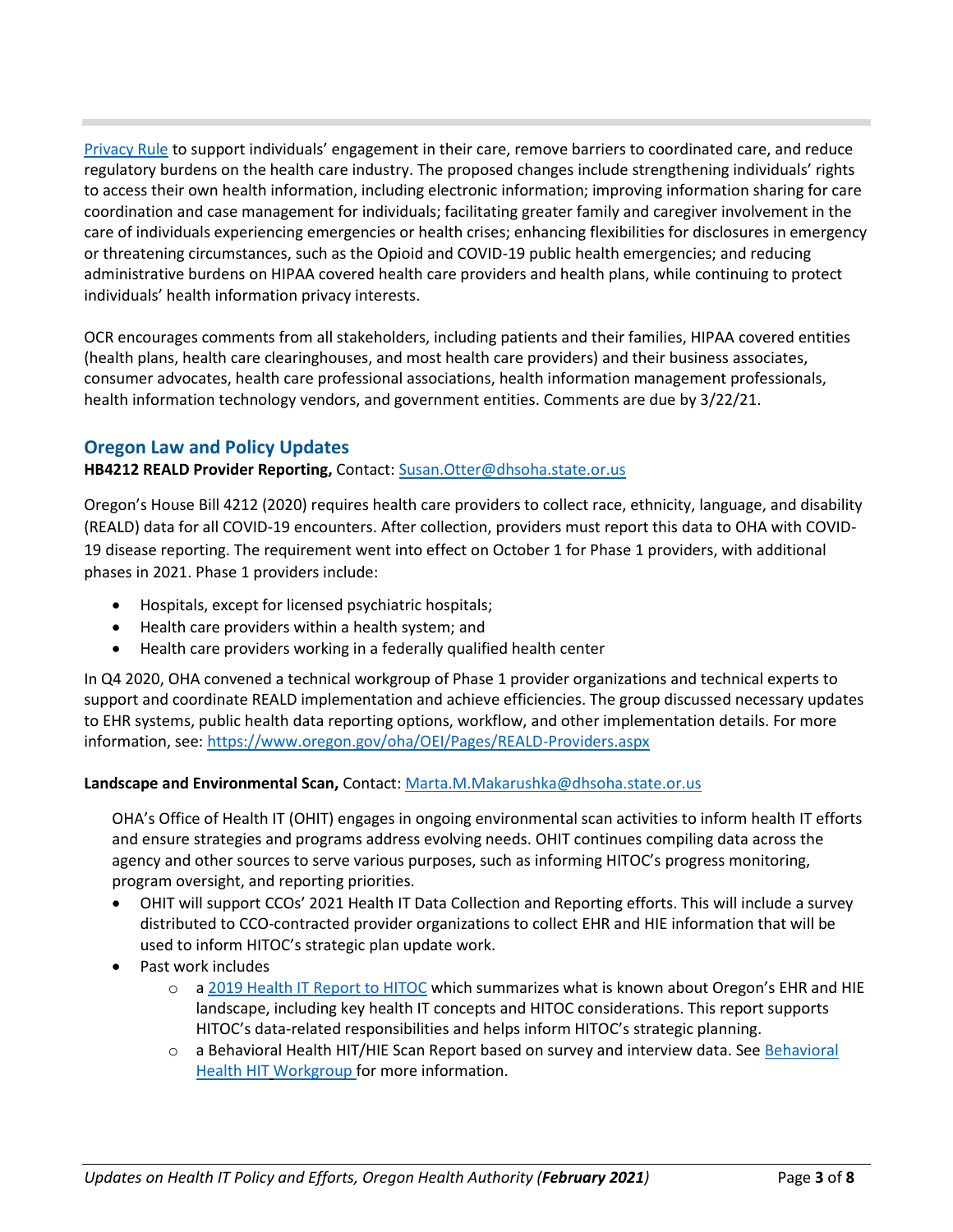### **HITOC Strategic Plan and Annual Priorities,** Contact: [Susan.Otter@dhsoha.state.or.us](mailto:Francie.J.Nevill@dhsoha.state.or.us)

Strategic Plan Update: At the beginning of 2020, HITOC began efforts to update the Oregon HIT Strategic Plan. In February and March, OHA conducted a series of public listening sessions and collected helpful input to inform the strategic plan. Given the pandemic's impact on the healthcare system, remaining listening sessions were canceled and Strategic Plan Update efforts were placed on hold. HITOC will resume Strategic Plan Update work summer 2021.

Annual priorities: In February 2020, HITOC reported to the [Oregon Health Policy Board](https://www.oregon.gov/OHA/OHPB/Pages/OHPB-Meetings.aspx) (OHPB) on 2019 progress and proposed 2020 priorities, including Strategic Plan update work, and further work related to HIT and social determinants of health and health equity. Due to the COVID-19 response, OHA suspended stakeholder meetings starting in April, putting HITOC's work on hold. HITOC held an August 2020 meeting to focus on the role of health IT in the COVID-19 response. HITOC is resuming its regular meetings on February 4, 2021 and will discuss 2021 priorities at that time. The HITOC Chair and Vice-Chair will present an update on HITOC priorities to OHPB on February 17.

### **Behavioral Health HIT Workplan,** Contact: [Jessica.L.Wilson@dhsoha.state.or.us](mailto:Jessica.L.Wilson@dhsoha.state.or.us)

The [Behavioral Health \(BH\) HIT](https://www.oregon.gov/oha/HPA/OHIT-HITOC/Pages/Behavioral-Health-HIT.aspx) Workgroup's February 2020 meeting focused on recommendations for how OHA can use the SAMHSA block grant funding for technical assistance to substance use disorder providers around EHR and HIE adoption and use. As a result of the collaboration with the Workgroup, OHA planned and hosted two virtual behavioral health learning collaborative events in September 2020 to provide an opportunity for behavioral health providers and organizations to collaborate and share best practices, lessons learned, and challenges around EHR adoption/upgrade and HIE.

- The first event, offered September 1, was largely structured as a peer-to-peer learning event and featured the topics of behavioral health EHR adoption/upgrade, behavioral health EHR utilization in Oregon, and the collection and use of Race, Ethnicity, Language, and Disability (REALD) data. Additionally, the event offered breakout sessions for a few specific EHRs, telehealth, and decision-making in EHR adoption/upgrade. Nearly 200 individuals across 100 different organizations attended the event.
- The second event, offered September 21 in collaboration with the HIT Commons, centered on HIE tools and privacy and confidentiality. Attendees received guidance for using the finalized [OHA Provider Confidentiality Tool Kit,](https://sharedsystems.dhsoha.state.or.us/DHSForms/Served/le8271.pdf) legal information, and updates to 42 CFR Part 2, and were able to participate in breakout sessions covering various HIT/HIE applications for behavioral health information sharing. More than 80 individuals attended the event. For more information:

## **HITOC's Current Work Groups**

### **[Health IT/Health Information Exchange](https://www.oregon.gov/oha/HPA/OHIT-HITOC/Pages/HCOP.aspx)  [Community and Organizational Panel](https://www.oregon.gov/oha/HPA/OHIT-HITOC/Pages/HCOP.aspx)**

This group is composed of representatives from a variety of organizations across Oregon that are implementing or operating crossorganizational health IT and health information exchange programs. Members share best practices, identify common barriers to progress, and explore opportunities for collaboration.

### **[Behavioral Health HIT Workgroup](https://www.oregon.gov/oha/HPA/OHIT-HITOC/Pages/Behavioral-Health-HIT.aspx)**

HITOC chartered this group in 2018 to prioritize the recommendations in OHA's *[Report on Health Information Technology](https://www.oregon.gov/oha/HPA/OHIT/Resources/BH%20HIT%20Draft%20Report%2012-1-2017%20for%20HITOC%20Review.pdf)  [and Health Information Exchange Among](https://www.oregon.gov/oha/HPA/OHIT/Resources/BH%20HIT%20Draft%20Report%2012-1-2017%20for%20HITOC%20Review.pdf)  [Oregon's Behavioral Health Agencies](https://www.oregon.gov/oha/HPA/OHIT/Resources/BH%20HIT%20Draft%20Report%2012-1-2017%20for%20HITOC%20Review.pdf)*. The workgroup's recommendations were presented to HITOC in December 2018 and added to the Report as an addendum. HITOC requested the workgroup continue. It is composed of a broad representation of types of behavioral health stakeholders across Oregon.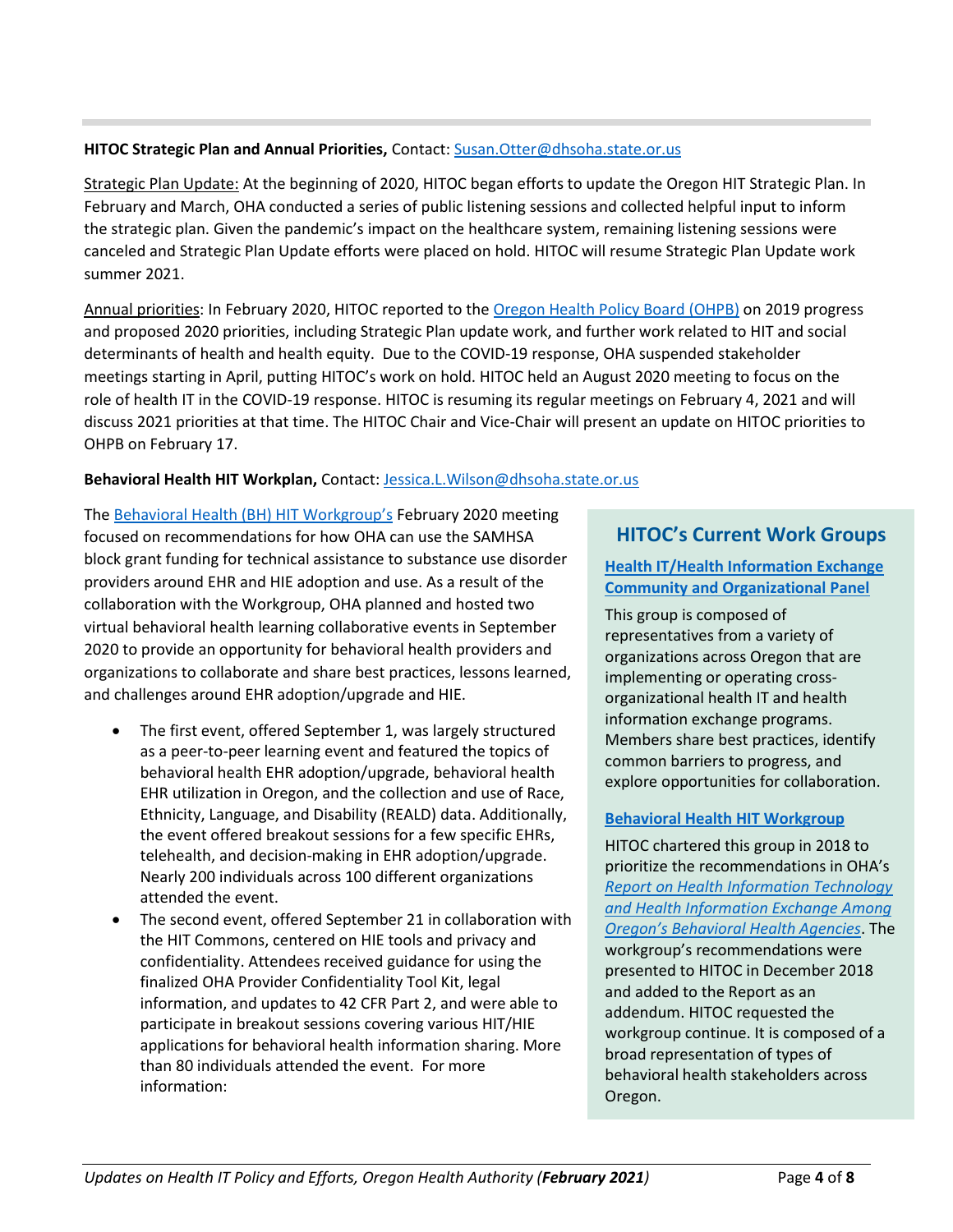- o **OHA Confidentiality Tool Kit**: [https://sharedsystems.dhsoha.state.or.us/DHSForms/Served/le8271.pdf;](https://sharedsystems.dhsoha.state.or.us/DHSForms/Served/le8271.pdf)
- o **Cover Letter:** <https://www.oregon.gov/oha/HSD/AMH/docs/Tool-Kit-091820.pdf>

# **Oregon Health IT Program: Partnerships**

### **HIT Commons,** Contact: [Luke.A.Glowasky@dhsoha.state.or.us](mailto:Luke.A.Glowasky@dhsoha.state.or.us)

The HIT Commons is a public/private partnership to coordinate investments in HIT, leverage funding opportunities, and advance HIE across the state. HIT Commons is co-sponsored by the Oregon Health Leadership Council (OHLC) and OHA, and is jointly funded by OHA, hospitals, health plans and CCOs. For more information see the [HIT Commons w](http://www.orhealthleadershipcouncil.org/hit-commons/)ebsite.

### **EDie and the Collective Platform (formerly known as PreManage)**

Th[e Emergency Department Information Exchange \(EDie\)](http://www.orhealthleadershipcouncil.org/edie/) allows Emergency Departments (EDs) in real-time to identify patients with complex care needs who frequently use the emergency room for their care. In addition to utilization alerting, EDie also provides succinct but critical information to ED physicians, such as: security alerts, care guidelines entered by the patient primary care home, and contact information for case managers. All hospitals with emergency departments (excepting the VA) in Oregon are live with EDie.

The Collective Platform (aka PreManage) is a companion software tool to EDie. The Collective Platform brings the same real-time hospital event notifications (ED and Inpatient Admit, Discharge, and Transfer (ADT) data) to those outside of the hospital system, such as health plans, Medicaid coordinated care organizations (CCOs), providers, and care coordinators. In Oregon, Physician Orders for Lifesaving Treatment (POLST) forms are available to view for clinics, Skilled Nursing Facilities (SNFs), payers, and hospitals who receive EDie alerts through paper/fax.

EDie and the Collective Platform are in use statewide and adoption for Collective continues to grow. All of Oregon's CCOs receive hospital notifications through the Collective Platform (and all CCOs are extending their Collective subscriptions down to their contracted providers), as are most major Oregon health plans, and all of Oregon's Dental Care Organizations. About 2/3<sup>rds</sup> of Oregon's Patient-Centered Primary Care Homes, many behavioral health and community mental health program clinics, tribal clinics and others are participating, as well as state programs for Aging & People with Disabilities and Developmental Disabilities.

Recent highlights:

- As of January 18, 2021, statewide COVID-19 positive case data are flowing from OHA's Oregon Pandemic Emergency Response Application (Opera), the state's COVID-19 case investigation system, into EDIE notifications across 63 Oregon hospitals and are visible in real-time through integrated EHR and other clinical workflows. For more information see thi[s link.](http://www.orhealthleadershipcouncil.org/wp-content/uploads/2021/01/Statewide-COVID-Positive-Notifications-Email-and-Collective-Version-Final-1-18-21-1.pdf)
- OHA, HIT Commons and Collective worked together in 2020 to deploy three statewide flags indicating a patient had an ED visit with a presumptive COVID-19 indicator. Educational materials were also developed and sent to all EDie/Collective Platform users. Confirmed COVID-19 status from some hospital facility ADT and Reliance lab feeds are now live in EDIE/Collective Platform. For more information see thi[s link.](http://www.orhealthleadershipcouncil.org/covid-19-resources-for-collective-platform/)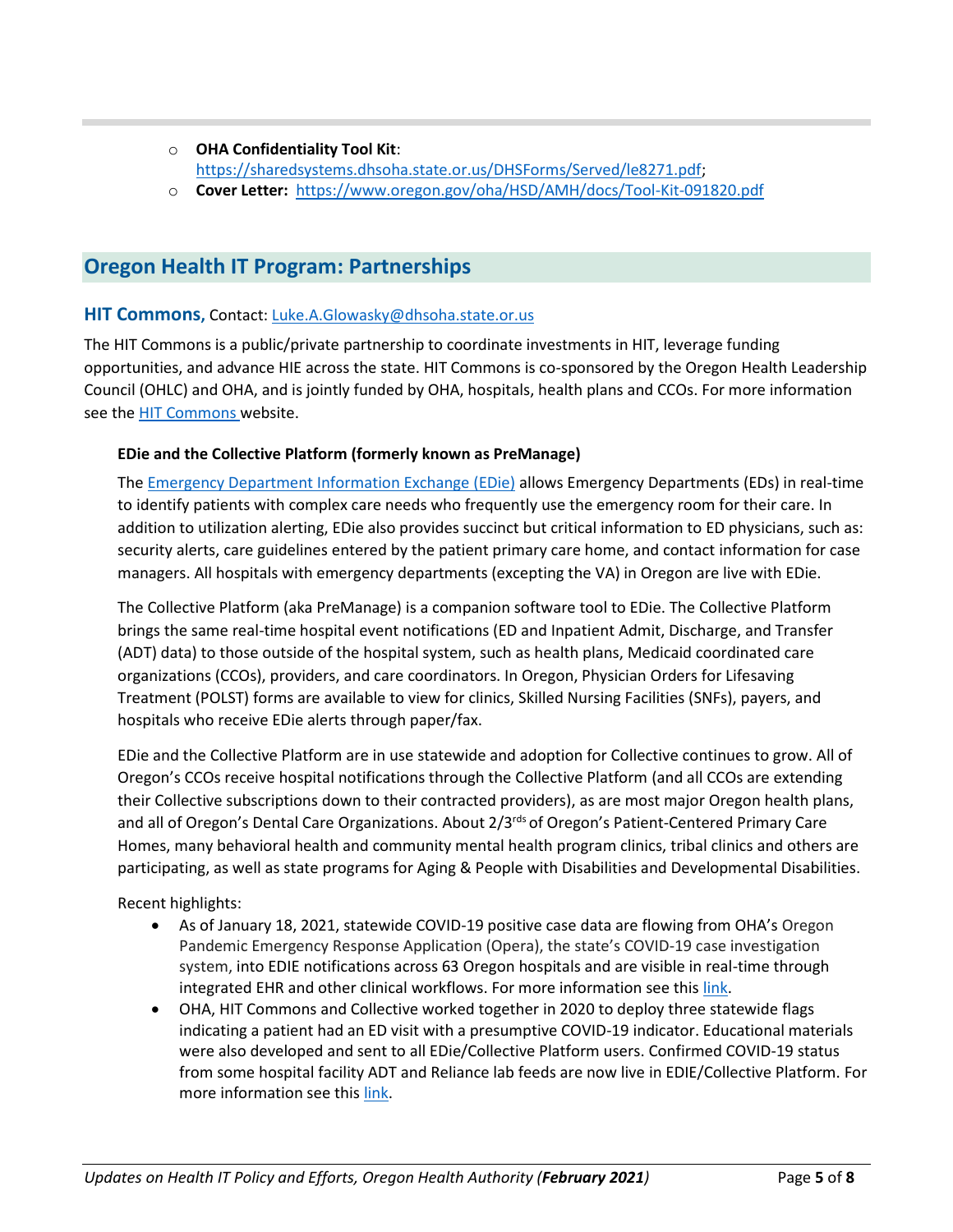### **Oregon's Prescription Drug Monitoring Program (PDMP) Integration Initiative**

Oregon's PDMP Integration initiative connects EDie, Reliance eHealth Collaborative health information exchange (HIE), EHRs, and pharmacy management systems to [Oregon's PDMP](http://www.orpdmp.com/), which includes prescription fill information on controlled substances, and is administered by OHA's Public Health Division. HIT Commons is overseeing the [PDMP Integration work](http://www.orhealthleadershipcouncil.org/pdmp-integration/) with guidance from the Oregon PDMP Integration Steering Committee and in coordination with OHA's Public Health PDMP program. Legislative updates and the latest PDMP implementation reports can be found on the **HIT Commons website**. Recent highlights include:

- 20,965 prescribers<sup>1</sup> across 200 organizations have integrated access to Oregon's PDMP data either through their EDie alerts, or through one-click access at the point of care (EHR or HIE), 9 retail pharmacy chains (across 890 sites) and 1 rural pharmacy are also live.
- Recent efforts to encourage small and rural clinics to integrate their EHR access to PDMP have proven fruitful, and HIT Commons expects to bring on a number of new organizations in 2021.

### **Oregon Community Information Exchange Activities,** Contact: [Lisa.A.Parker@dhsoha.state.or.us](mailto:Lisa.A.Parker@dhsoha.state.or.us)

Community information exchange (CIE) is a network of healthcare and human/social service partners using a technology platform with functions such as a shared resource directory, "closed loop" referrals, reporting, social needs screening, and other features to electronically connect people to social services and supports.

CIEs are developing rapidly across the state, sponsored by CCOs, health plans and other organizations. Community-based organizations (CBOs), clinics, local public health authorities (LPHAs), and non-profits are participating across Oregon with two main CIE vendors: [Aunt Bertha](https://company.auntbertha.com/) and [Unite Us/Connect Oregon.](https://oregon.uniteus.com/)

OHA is presenting to multiple community forums to help increase awareness of CIE and share about the opportunity. OHA is planning to host a webinar in Q1 2021 on CIE in Oregon.

To learn more, se[e https://www.oregon.gov/oha/HPA/OHIT/Pages/CIE-Overview.aspx.](https://www.oregon.gov/oha/HPA/OHIT/Pages/CIE-Overview.aspx)

# **Oregon Health IT Program: Programs**

### **Medicaid EHR Incentive Program,** Contact: [Jessica.L.Wilson@dhsoha.state.or.us](mailto:Jessica.L.Wilson@dhsoha.state.or.us)

[The Medicaid EHR Incentive Program](https://www.oregon.gov/oha/MHIT/pages/index.aspx) (also known as the Promoting Interoperability Program) offers qualifying Oregon Medicaid providers federally-funded financial incentives for the adoption or meaningful use of certified electronic health records technology. Eligible professional types include physicians, naturopathic physicians, pediatric optometrists, nurse practitioners, certified nurse-midwives, dentists, and physician assistants in certain settings. As of December 2020, more than \$210 million in federal incentive payments have been dispersed to 60 Oregon hospitals and 3,849 Oregon providers. The program ends in 2021.

### **Oregon Provider Directory,** Contact: [Karen.Hale@dhsoha.state.or.us](mailto:Karen.Hale@dhsoha.state.or.us)

The [Oregon Provider Directory \(](https://www.oregon.gov/oha/HPA/OHIT/Pages/PD-Overview.aspx)OPD) will serve as Oregon's directory of accurate, trusted provider data. It supports care coordination, HIE, administrative efficiencies, and heath analytics. Authoritative data sources that

<sup>&</sup>lt;sup>1</sup> This number cannot be deduplicated and may reflect duplicate prescriber counts.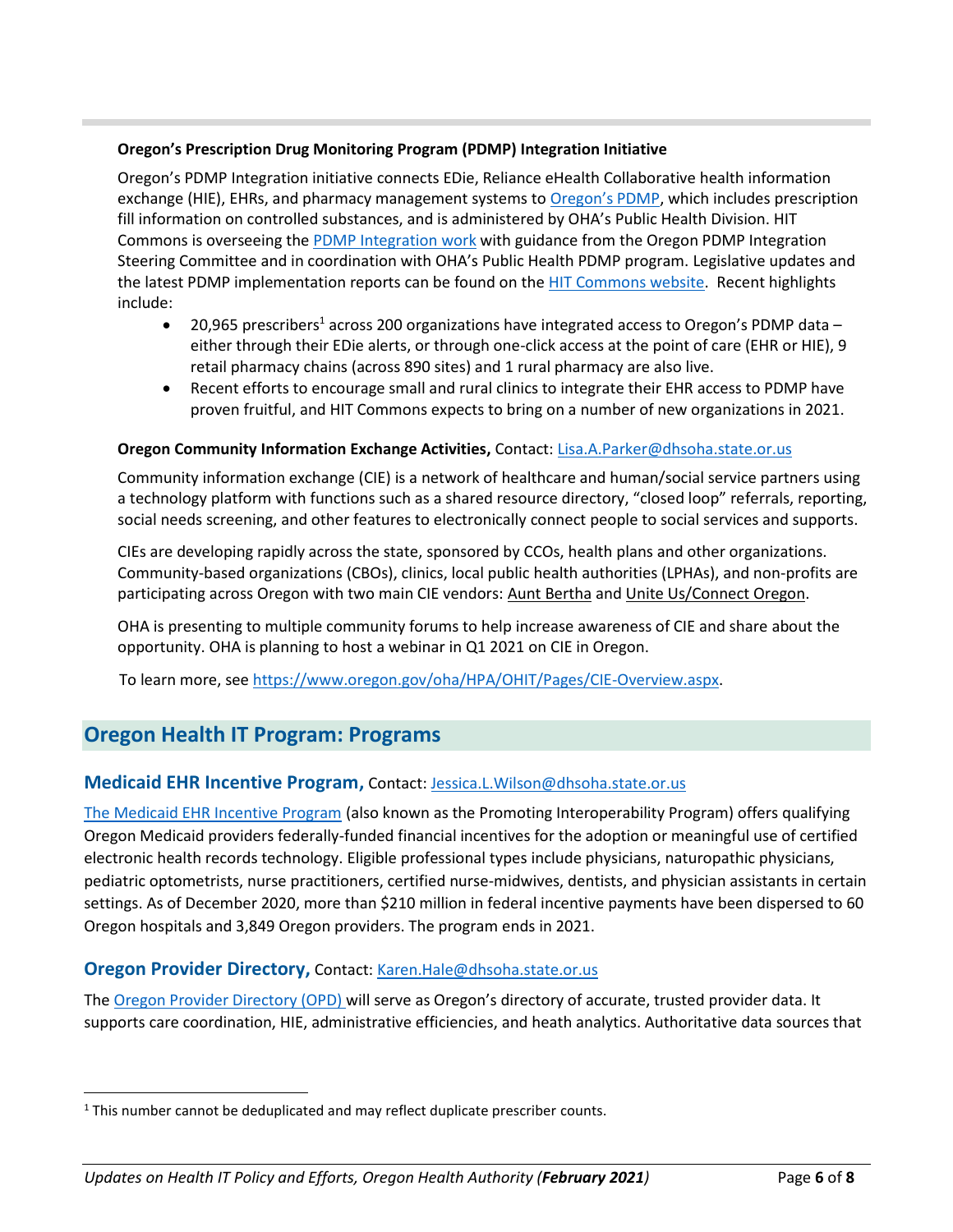feed the OPD are aggregated and data stewards manage the data to ensure quality. [The Provider Directory](https://www.oregon.gov/oha/HPA/OHIT/Pages/PDAC.aspx)  [Advisory Committee p](https://www.oregon.gov/oha/HPA/OHIT/Pages/PDAC.aspx)rovides stakeholder input and oversight to OHA's development of this program.

The OPD went live in September 2019 in a soft launch in Central Oregon. Due to COVID-19, in March 2020 OHA paused soft launch engagement activities. During the pause, OHA staff have focused on enriching the OPD with data from 3<sup>rd</sup> party sources, engaging available partners for use case testing, and exploring other directory domains (e.g., social service resource directories) where the OPD aligns and can bring value.

### **Clinical Quality Metrics** Contact: [Katrina.M.Lonborg@dhsoha.state.or.us](mailto:Katrina.M.Lonborg@dhsoha.state.or.us)

**Educational webinar: Quality measures and FHIR:** Want to learn more about how the Fast Healthcare Interoperability Resources (FHIR) standard intersects with quality measurement? OHA is partnering with OHSU's Care Management Plus team to offer a free educational opportunity, including a presentation on FHIR and electronic clinical quality measures and Q&A. The webinar will take place on February 26, 2:00-3:00 [\(Zoom link;](https://www.zoomgov.com/j/1617708303?pwd=aEVXdXpjcFFsSUhBejFvYTRPRWRjUT09) Meeting ID: 161 770 8303 Passcode: 897405). The webinar will be recorded and posted to the [CCO Metrics TAG](https://www.oregon.gov/oha/HPA/ANALYTICS/Pages/Metrics-Technical-Advisory-Group-Archives.aspx) page.

The Clinical [Quality Metrics Registry \(CQMR\)](https://www.oregon.gov/oha/HPA/OHIT/Pages/CQMR.aspx) has been used to support the Medicaid EHR Incentive Program and CCO quality incentive program. The CQMR collects, aggregates, and provides electronic clinical quality measure (eCQM) data to meet program requirements and achieve efficiencies for provider reporting. Because of changing national standards, however, the CQMR service was suspended at the end of 2020. OHA remains committed to the goals of collecting robust clinical data on outcomes measures to support health system transformation. For more information, please see these **FAQs**.

### **Health Information Exchange (HIE) Onboarding Program,** Contact:

### [Jessica.L.Wilson@dhsoha.state.or.us](mailto:Jessica.L.Wilson@dhsoha.state.or.us)

Oregon's [HIE Onboarding Program l](https://www.oregon.gov/oha/HPA/OHIT/Pages/HIE-onboarding.aspx)everages significant federal funding to increase Medicaid providers' capability to exchange health information. The Program supports the initial costs of connecting (onboarding) priority Medicaid providers to community-based HIEs. Priority Medicaid providers include behavioral health, oral health, critical physical health and others. Reliance eHealth Collaborative was selected through an RFP process. The HIE Onboarding Program launched in January 2019 and ends June 30, 2021.

OHA has approved Reliance workplans to onboard providers contracted with nine CCOs, covering 15 Oregon counties: AllCare Health Plan, Advanced Health, Cascade Health Alliance, Jackson Care Connect, PacificSource Central Oregon, PacificSource Gorge, PacificSource Lane, PacificSource Marion/Polk, and Umpqua Health Alliance. Reliance submitted and received approval for their 2021 work plan. Reliance has been active in supporting COVID response as well. See<http://reliancehie.org/covid19/> for more information.

### **Direct Secure Messaging Flat File Directory, Contact: [Karen.Hale@dhsoha.state.or.us](mailto:Karen.Hale@dhsoha.state.or.us)**

The Flat File Directory assists organizations with identifying Direct secure messaging addresses across Oregon to support use of Direct, including to meet federal Meaningful Use requirements for sharing Transitions of Care summaries. As of January 2021, the Flat File Directory includes more than 17,000 Direct addresses from 25 interoperable, participating entities who represent 890 unique health care organizations (primary care, hospital, behavioral health, dentistry, FQHC, etc.).